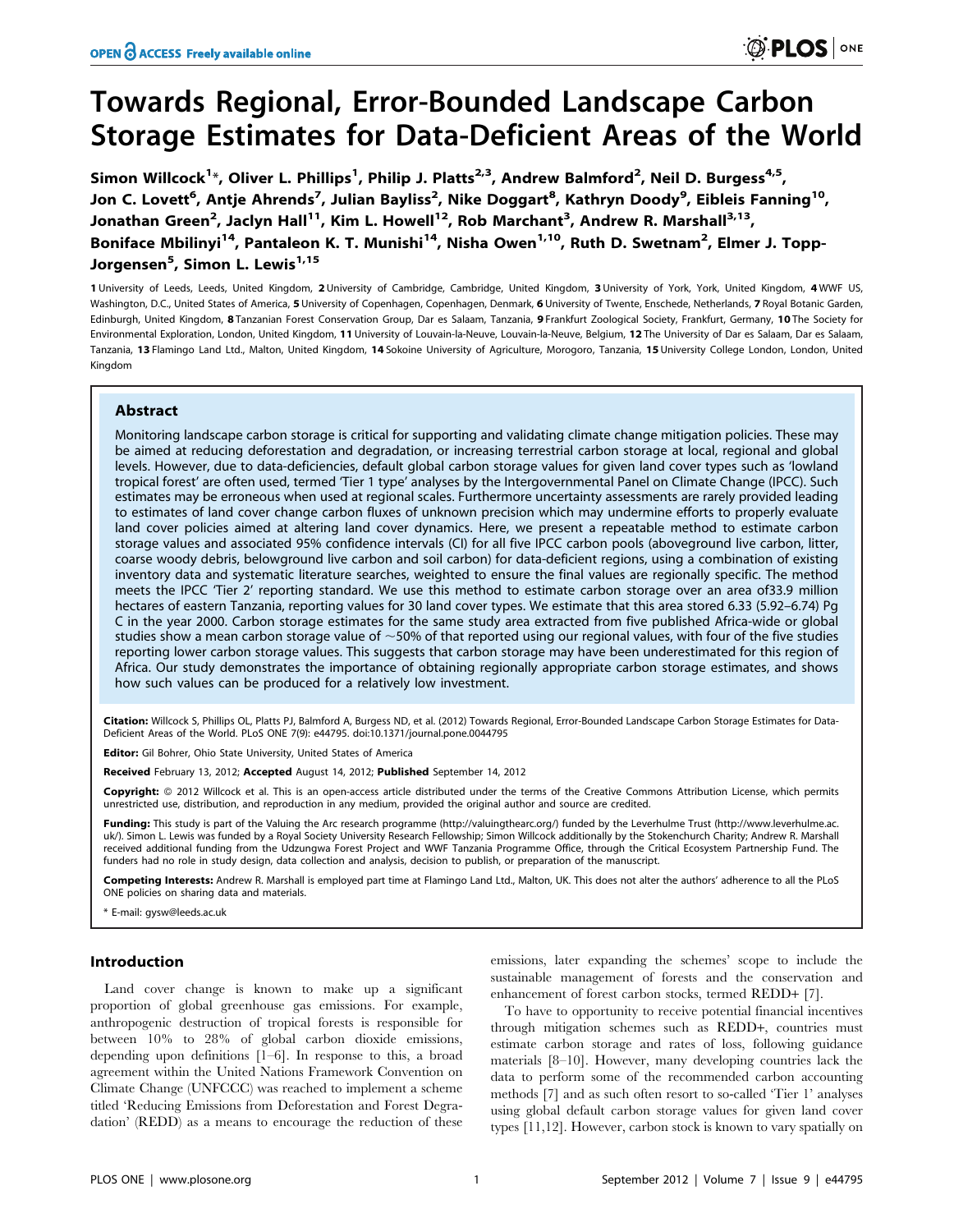Table 1. Description of the IPCC carbon pools and general tiers to estimate changes in carbon stocks in biomass in a land cover category, taken from [12].

| <b>IPCC</b> term           | <b>Description</b>                                                                                                                                                                                                                                                                                                                                                                                                                                              |
|----------------------------|-----------------------------------------------------------------------------------------------------------------------------------------------------------------------------------------------------------------------------------------------------------------------------------------------------------------------------------------------------------------------------------------------------------------------------------------------------------------|
| Tier 1                     | Uses aggregate data and default emission/removal factors                                                                                                                                                                                                                                                                                                                                                                                                        |
| Tier 2                     | Uses country-specific biomass data and emission/removal factors                                                                                                                                                                                                                                                                                                                                                                                                 |
| Tier 3                     | Uses detailed data on biomass to estimate changes in carbon stock using dynamic models or allometric equations                                                                                                                                                                                                                                                                                                                                                  |
| Aboveground live carbon    | All carbon contained in living vegetation, both woody and herbaceous, above the soil including stems, stumps, branches, bark,<br>seeds, and foliage.                                                                                                                                                                                                                                                                                                            |
| Coarse woody debris carbon | All non-living woody carbon not contained in the litter, either standing, lying on the ground, or in the soil. Dead wood includes<br>wood lying on the surface, dead roots, and stumps, larger than or equal to 10 cm in diameter (or the diameter specified by the<br>country).                                                                                                                                                                                |
| <b>Litter carbon</b>       | All non-living organic carbon with a size greater than the limit for soil organic matter (suggested 2 mm) and less than the<br>minimum diameter chosen for dead wood (e.g. 10 cm), in various states of decomposition above or within the mineral or<br>organic soil. Live fine roots above the mineral or organic soil (of less than the minimum diameter limit chosen for below-ground<br>biomass) are included in litter where they cannot be distinguished. |
| <b>Belowground carbon</b>  | All carbon contained in live roots. Fine roots of less than (suggested) 2 mm diameter are often excluded because these often<br>cannot be distinguished empirically from soil organic matter or litter.                                                                                                                                                                                                                                                         |
| Soil carbon                | Includes organic carbon in mineral soils to a specified depth chosen by the country. Live and dead fine roots and dead organic<br>matter within the soil, that are less than the minimum diameter limit specified (suggested 2 mm), are included with soil organic<br>matter where they cannot be distinguished.                                                                                                                                                |
|                            |                                                                                                                                                                                                                                                                                                                                                                                                                                                                 |

Land cover specific tier definitions are also available.

doi:10.1371/journal.pone.0044795.t001

local [13] and global scales [14,15]. Thus, regionally appropriate values, indicating uncertainties ('Tier 2'), and those derived from intensive multiple census inventory data ('Tier 3') are preferable [12,16]. This tiered approach has the advantage of enabling participation of all countries, despite varying data availability (Table 1).

Currently, sampling effort is largely focussed on aboveground live carbon pools [15,17]. However, the importance of the remaining IPCC carbon pools (litter, coarse woody debris, belowground, and soil carbon – see Table 1) is being increasingly recognised [18–21]. The size of these carbon pools is often estimated from ratios relating each pool to aboveground carbon stock [12,15,22]. Effort should also be made to capture an estimate of the uncertainty in values, although many studies omit this crucial step [11,23].

We use the watershed of the Eastern Arc Mountains in Tanzania (EAM), spanning 33.9 million ha (Figure 1), to derive regional carbon storage estimates using our method. At present, six previously published estimates, using a variety of methods, give a wide range of carbon storage estimates for our study area (Table 2). The lowest value given is derived from MODIS  $(1 \text{ km}^2)$ resolution) and LiDAR data plus limited ground observations, used to estimate the distribution of aboveground live carbon stored in Africa in 2000, giving a Tier 1 estimate of 0.34 Pg C for our study area. This estimate is for aboveground live carbon only, omitting the other four IPCC carbon pools, and utilises continental, not country, specific data and allometric equations. Following a critique of these methods [24], a recent revision has been published that fully accounts for disturbance, using inventory data, MODIS imagery and GLAS LiDAR data at a 500 m resolution to, surprisingly, provide the highest estimate of 2.03 Pg C for aboveground live carbon within our study area [25].

Two carbon model outputs (HYDE and HYDE-SAGE) were presented by Hurtt et al. (2006) [26]. The HYDE-SAGE model, which uses more resolute cropland data than HYDE, produces an estimate of 0.63 Pg C for the study area (0.41 Pg C for the HYDE model) [26]. Through the use of the Miami LU ecosystem model, these estimates account for disturbance. These dynamic models could be used to provide Tier 3 estimates, however, the models do not utilise data or equations specific to our study area, instead using global (Tier 1) values to provide carbon estimates. Additionally, these models only provide estimates of aboveground live carbon storage.

The global vegetation map from the Global Land Cover 2000 Project (GLC2000; 100 ha resolution derived from SPOTVEGE-TATION satellite imagery [27]) is used in combination with carbon values produced by the IPCC to estimate Tier 1 carbon stock [11]. This approach accounted for disturbance only where vegetation categories were identified as disturbed (for example, burnt forests or cropland mosaics), but does present results for aboveground live and belowground carbon pools combined, estimating that 1.61 Pg C is stored within our study area [11]. Coarse woody debris, litter and soil pools are omitted. Saatchi et al (2011), using MODIS, SRTM and QSCAT to extrapolate inventory plot and GLAS LiDAR data, produces an estimate of 0.83 Pg C (Table 2) [28]. They provide estimates for both aboveground live and belowground carbon pools, omitting coarse woody debris, litter and soil, but accounting for disturbance. Estimates provided utilise continental data and allometric equations and so result in Tier 1 estimates. Both the GLC2000 based values and the Saatchi values are in the middle range of the six estimates [11,28].

Considering all the studies together, none give estimates for all five IPCC carbon pools, and while some utilise local remotelysensed data, they mostly do not include local data from on-theground. The result is estimates for aboveground live carbon storage across the EAM ranging from 0.34 Pg C to 2.03 Pg C (Table 2).

In this paper, we present a method of obtaining improved regional (Tier 2) estimates of carbon storage for all five IPCC carbon pools in data-sparse regions. Using a case study in eastern Tanzania we apply the resultant median values and 95% confidence intervals (CI) to a recent land cover map to calculate carbon stock for the year 2000. These figures are then compared to published estimates of carbon storage produced for the same study area in the same year. Our results suggest that by adopting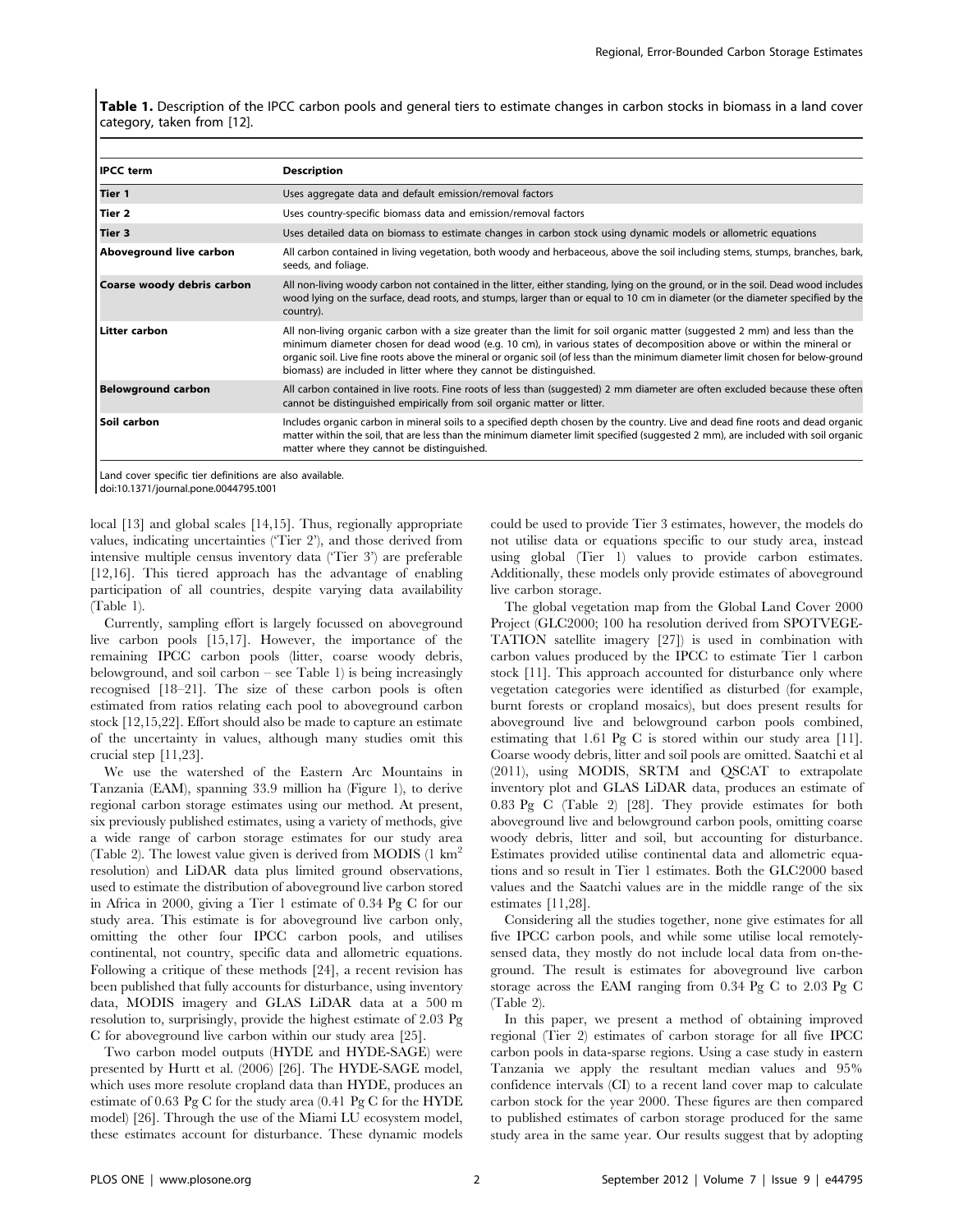

Figure 1. The Eastern Arc Mountains of Tanzania and Kenya [30]. The study area is the Eastern Arc watershed in Tanzania [29]. doi:10.1371/journal.pone.0044795.g001

the method presented here, countries currently using Tier 1 values may be able to generate Tier 2 values which can be easily updated and improved, incorporating inventory data as and when available, until data are sufficient to progress to a Tier 3 method.

## Methods

### Study Area

Our study area is the watershed of the EAM in Tanzania, covering 33.9 million hectares (Figure 1; see [29] for further details). The EAM themselves (5.2 million ha, as delimited in Platts et al., 2011 [30]) are nested within the broader study area and are considered a global priority for biodiversity conservation [31], with high levels of plant and animal endemism (including at least 96 vertebrate species and 471 vascular plant species) [32–34]. The watershed is a heterogeneous mix of cropland, savanna, miombo woodland and forest, and contains the administrative and commercial capitals of Dodoma and Dar es Salaam, respectively. The region provides numerous ecosystem services including carbon storage, water provision and regulation, maintenance of soil quality, reduction of erosion, regulation of run-off, stabilisation of local climate, conservation of cultural values (including traditional medicine), hydroelectricity generation and nutrient cycling [35–38]. As a United Nations REDD+ pilot country [7], a better understanding of the current carbon stock and distribution in Tanzania will likely inform policy choices.

## Overview

The method follows seven stages (Figure 2), summarised here and described in detail below: (1) Obtain a land cover map for the region to identify land cover categories; (2) Systematically search for regionally appropriate carbon estimates, including identical land cover types from nearby regions, for all five IPCC carbon pools for each land cover category; (3) Match studies to land cover categories; (4) If data for carbon pools are missing or sparse, then systematically search for ratios by which they can be calculated from other carbon pools with adequate data coverage; (5) Weight by sampling effort (study size); (6) Weight by distance from the focal region; (7) Produce median and 95% confidence intervals (CI) using re-sampling techniques.

### (1) Land Cover Map

We obtained a land cover map of 1 ha resolution, derived from a 1997 survey of LANDSAT and SPOT images undertaken for the Tanzanian government [39], with validation by local experts to ensure the map was applicable for the year 2000 [29]. This map recognised 30 land cover classes, termed hereafter 'original land cover categories'. Since globally available land cover products (e.g. GlobCover, MODIS etc) typically describe fewer and/or different land cover categories, we investigated the effect that an alternative categorisation would have on the resulting carbon estimates. We therefore reclassified regional land cover according to four major categories that all land-cover schemes conform to, termed hereafter 'harmonised land cover categories'. These are: forest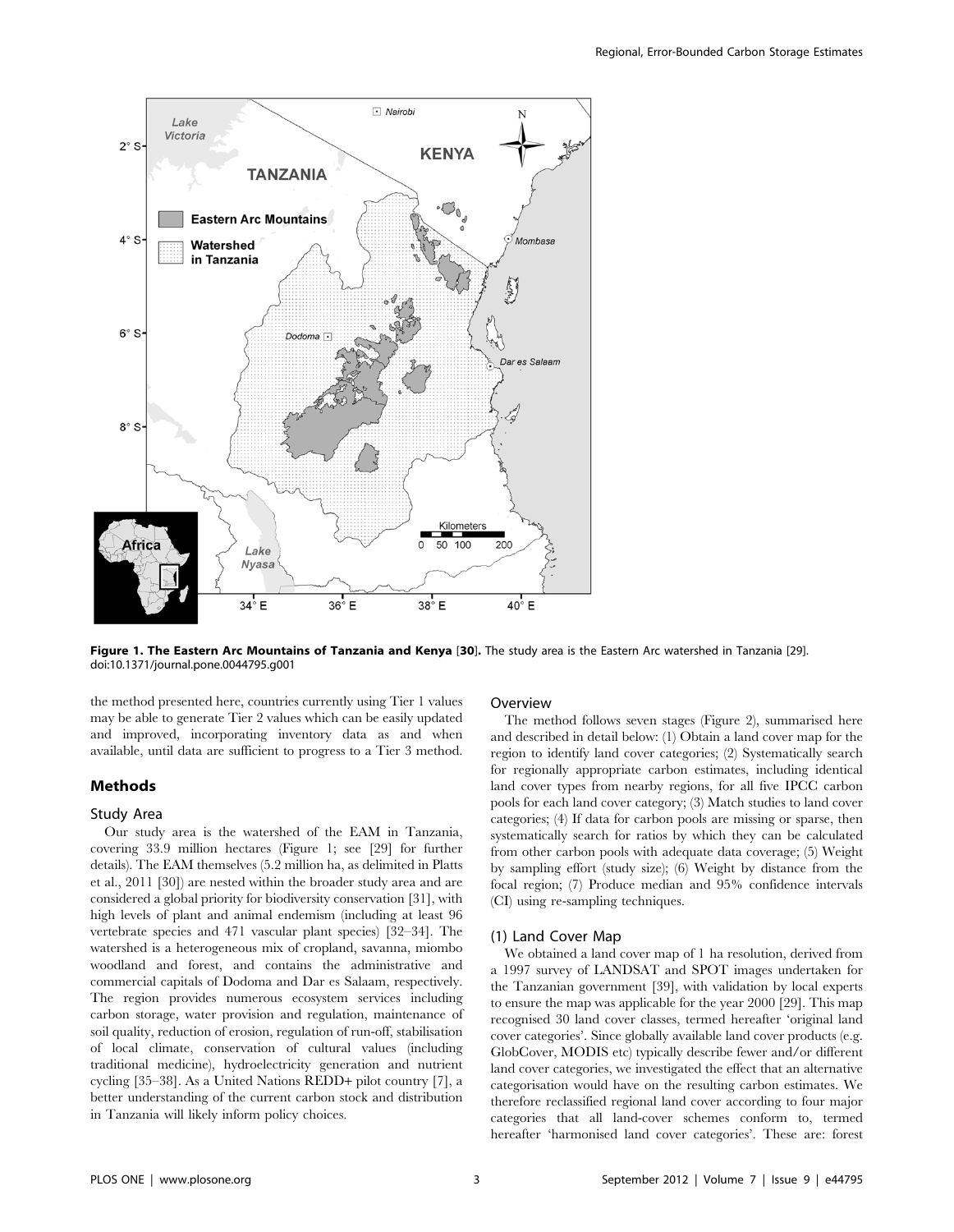| Study                                 | storage, Pg (95% CI range)<br>Aboveground live carbon | storage, Pg (95%<br>Litter carbon<br>CI range) | storage, Pg (95%<br>Coarse woody<br>debris carbon<br>CI range) | storage, Pg (95% CI range)<br>Belowground live carbon | storage, Pg (95% Cl range)<br>belowground live carbon<br>Aboveground live and | storage, Pg (95%<br>Soil carbon<br>CI range) | storage, Pg (95% CI<br>Total carbon<br>range) |
|---------------------------------------|-------------------------------------------------------|------------------------------------------------|----------------------------------------------------------------|-------------------------------------------------------|-------------------------------------------------------------------------------|----------------------------------------------|-----------------------------------------------|
| Original                              | 1.58 (1.56-1.60)                                      | $0.15(0.14 - 0.15)$                            | $0.25(0.24 - 0.25)$                                            | $0.60(0.59 - 0.61)$                                   | $2.18(2.15 - 2.21)$                                                           | 3.74 (3.43-4.05)                             | $6.33(5.92 - 6.74)$                           |
| Harmonised                            | $1.64(1.52 - 1.76)$                                   | $0.16(0.15 - 0.17)$                            | $0.28(0.26 - 0.30)$                                            | $0.51(0.47 - 0.55)$                                   | 2.15 (1.99-2.30)                                                              | $3.80(3.77 - 3.82)$                          | $6.38(6.33 - 6.43)$                           |
| Baccini et al (2012)                  | 2.03                                                  | $\frac{4}{2}$                                  | $\frac{4}{2}$                                                  | $\frac{4}{2}$                                         | $\frac{4}{2}$                                                                 | $\leq$                                       | $\leq$                                        |
| Hurtt et al. (2006) HYDE-SAGE         | 0.63                                                  | ≸                                              | ≶                                                              | $\frac{4}{2}$                                         | ≸                                                                             | $\frac{4}{2}$                                | ≸                                             |
| Hurtt et al. (2006) HYDE              | 0.41                                                  | ≸                                              | $\frac{4}{2}$                                                  | $\frac{4}{2}$                                         | $\frac{4}{2}$                                                                 | $\frac{4}{2}$                                | $\leq$                                        |
| Baccini et al. (2008)                 | 0.34                                                  | ⋚                                              | $\frac{1}{2}$                                                  | ⋚                                                     | ⋚                                                                             | ⋚                                            | ⋚                                             |
| Ruesch & Gibbs (2008)                 | $\frac{1}{2}$                                         | $\frac{1}{2}$                                  | $\frac{4}{2}$                                                  | $\frac{4}{2}$                                         | $-1.61$                                                                       | $\frac{4}{\sqrt{2}}$                         | $\frac{1}{2}$                                 |
| Saatchi et al. (2011)                 | 0.83                                                  | ⋚                                              | $\stackrel{\triangle}{\geq}$                                   | 0.26                                                  | <b>PO1</b>                                                                    | ⋚                                            | ≸                                             |
| doi:10.1371/journal.pone.0044795.t002 |                                                       |                                                |                                                                |                                                       |                                                                               |                                              |                                               |



Figure 2. A summary of the seven stage method utilised here to produce regionally appropriate carbon estimates and 95% CI. doi:10.1371/journal.pone.0044795.g002

(high carbon density tree-dominated systems, including montane forest, coastal forest, mangroves and tree plantations), savanna spectrum (medium carbon density mixed tree and grass systems, including miombo woodland, savanna, bushland and grassland), crop (anthropogenic arable systems) and other (largely dominated by low carbon systems, such as semi-desert and snow) (Figure 3, Figure S1, Table S1). Any mixed crop system category (grassland with scattered cropland or bushland and woodland equivalents) were split equally between crop and savanna-spectrum categories.

## (2) Carbon Data Search

Data from the literature were obtained by systematically entering search terms into Google Scholar, JSTOR and ISI Web of Knowledge search engines. The search terms combined both the 34 (original and harmonised) land cover category and carbon pool names (above ground, coarse woody debris, litter, root, belowground, soil, biomass, carbon, yield) plus geographical terms (Eastern Arc Mountains [EAM], Tanzania, East Africa, Africa). The bibliographies of all the sources we used for carbon data were checked for additional relevant references and data. To be included, carbon storage or biomass estimates must be reported, with studies excluded if the land use type was absent from our study site (e.g. temperate grasslands). For some agricultural land covers, yield data were more widely available and these were converted to standing crop biomass using published equations [40–42], the exception being sugarcane, where almost the entire crop is utilised (so annual yield was assumed to be equal to the aboveground live biomass). In total, 45 published papers fulfilled the search criteria (Table 3, Table S2, Table S3, References S1).

These published data were supplemented with unpublished data. Local and international agencies working in the EAM region

Table 2. Carbon stored within the study area for the year 2000 as estimated by this and previous studies (95% CI given in brackets).

Table 2. Carbon stored within the study area for the year 2000 as estimated by this and previous studies (95% CI given in brackets).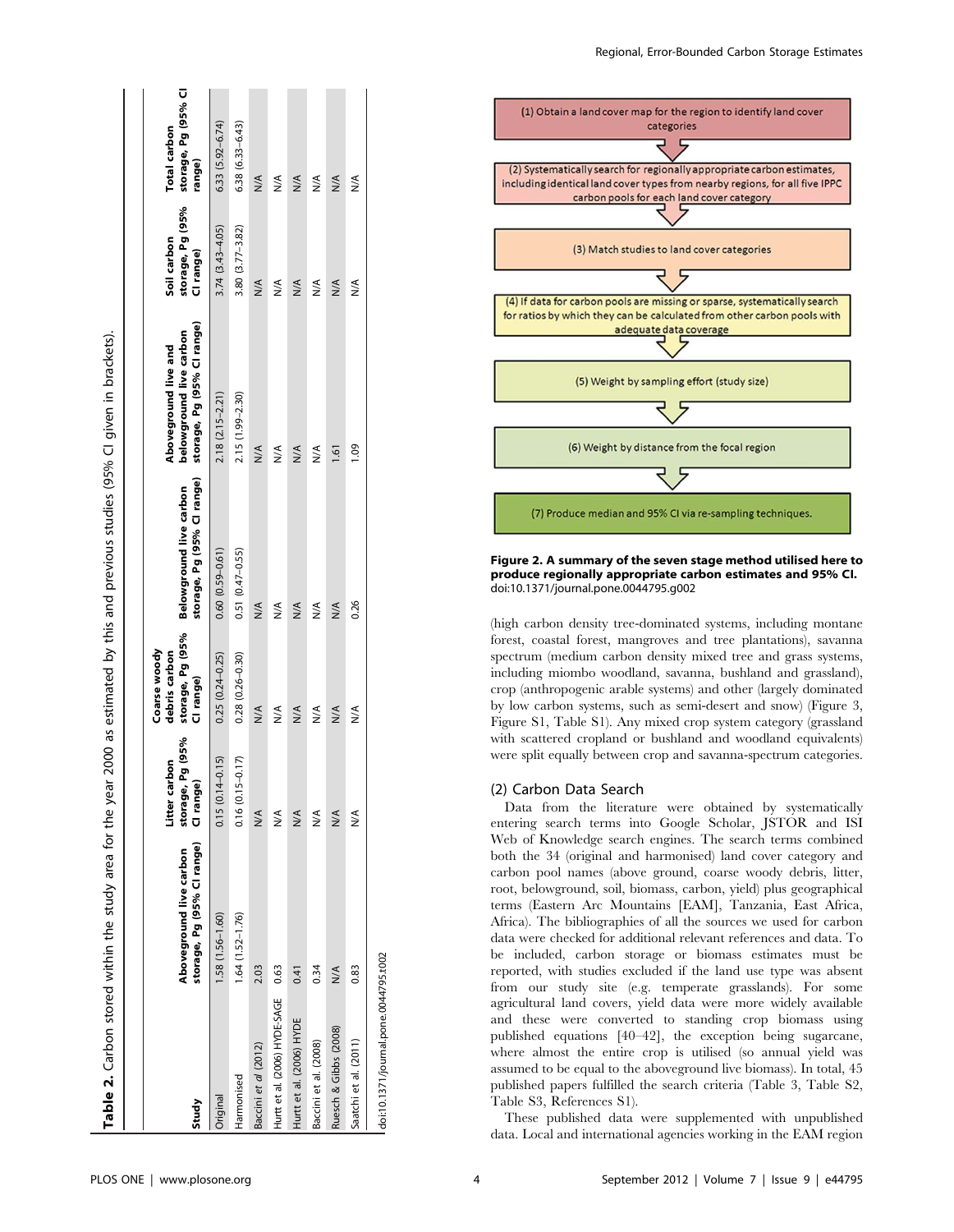

Figure 3. The spatial distribution of aboveground live carbon storage and associated pixel errors within the study area, based on combining the harmonised land cover map with our regionally appropriate carbon values (Table 3). Maps derived from the original land cover categories are shown in Figure S1. doi:10.1371/journal.pone.0044795.g003

were contacted and written memoranda of understanding were agreed (outlining the investigations to be undertaken and the data sharing procedure), enabling a total of 2,462 tree inventory plots to be sourced. Above ground live tree biomass  $(\geq 10 \text{ cm diameter})$ was estimated using an allometric equation for woodland ('dry forest') and forest ('moist forest') which uses estimates of diameter, wood density (from a global database [43] matched to stems using standard taxon-based procedures [44]) and tree height (using a height:diameter relationship from African forests [15]) to determine dry mass [45]. The carbon content of vegetation varies relatively little across a wide variety of plant and tissue types [46,47]. As such, carbon was assumed to be 50% of dry biomass, consistent with other studies conducted in Africa [15]. Additionally, it was assumed that the carbon values reported in published and unpublished studies were representative of the appropriate land cover category regardless of the date of measurement within the year.

### (3) Coupling Land Cover Categories and Carbon Values

Each data point was assigned to the appropriate land cover category by matching the site description in the carbon data with the land cover categories present in this study (Table 3, Table S3). After this process, it was evident that most studies (91.8%) considered aboveground live carbon storage only. This resulted in 63.3%, 36.7% and 30.0% of land cover categories containing more than five data points for aboveground live, belowground and soil carbon pools respectively.

#### (4) Supplementing Data

Hence, despite a wealth of aboveground live inventory data for forest land cover categories, there are very few data for many land cover types in our study area (Table 3, Table S3). Furthermore, when conducting biomass inventories, it is not possible to sample every portion of aboveground live carbon. Of the studies reporting aboveground live carbon storage, most (90.8%) reported only the measured aboveground live carbon storage (for example, the carbon stored in trees with a diameter over 10 cm). In order to obtain the aboveground live carbon value for these studies, it is necessary to estimate the unmeasured aboveground live component. Thus, we undertook a second systematic literature search (in the same manner) to locate the ratios between aboveground live carbon storage and the other pools (including unmeasured aboveground live carbon but excluding soil carbon, which does not scale with aboveground carbon). Measured and unmeasured aboveground carbon pools were combined additively to give the traditional IPCC aboveground live carbon pool.

We obtained soil carbon values from the Southern Africa SOTER database [48,49]. SOTER was chosen because it is freely available and contains regionally obtained data to a standard depth of 1 m. Values from the literature were also available [50– 52], but the varying depths of each study made comparisons difficult. SOTER data were extracted by spatially matching the soil characteristics with the original and harmonised land cover categories of our land cover map. This procedure was followed for all vegetation types except for permanent swamp, because the SOTER database did not contain any appropriate regional cores and so a locally derived value of 683  $\overrightarrow{Mg}$  ha<sup>21</sup> was used [53].

#### (5) Sampling Effort Weighting

In order to combine the carbon estimates from individual studies into a single value for each land cover category, each carbon value was weighted by the square root of the sum of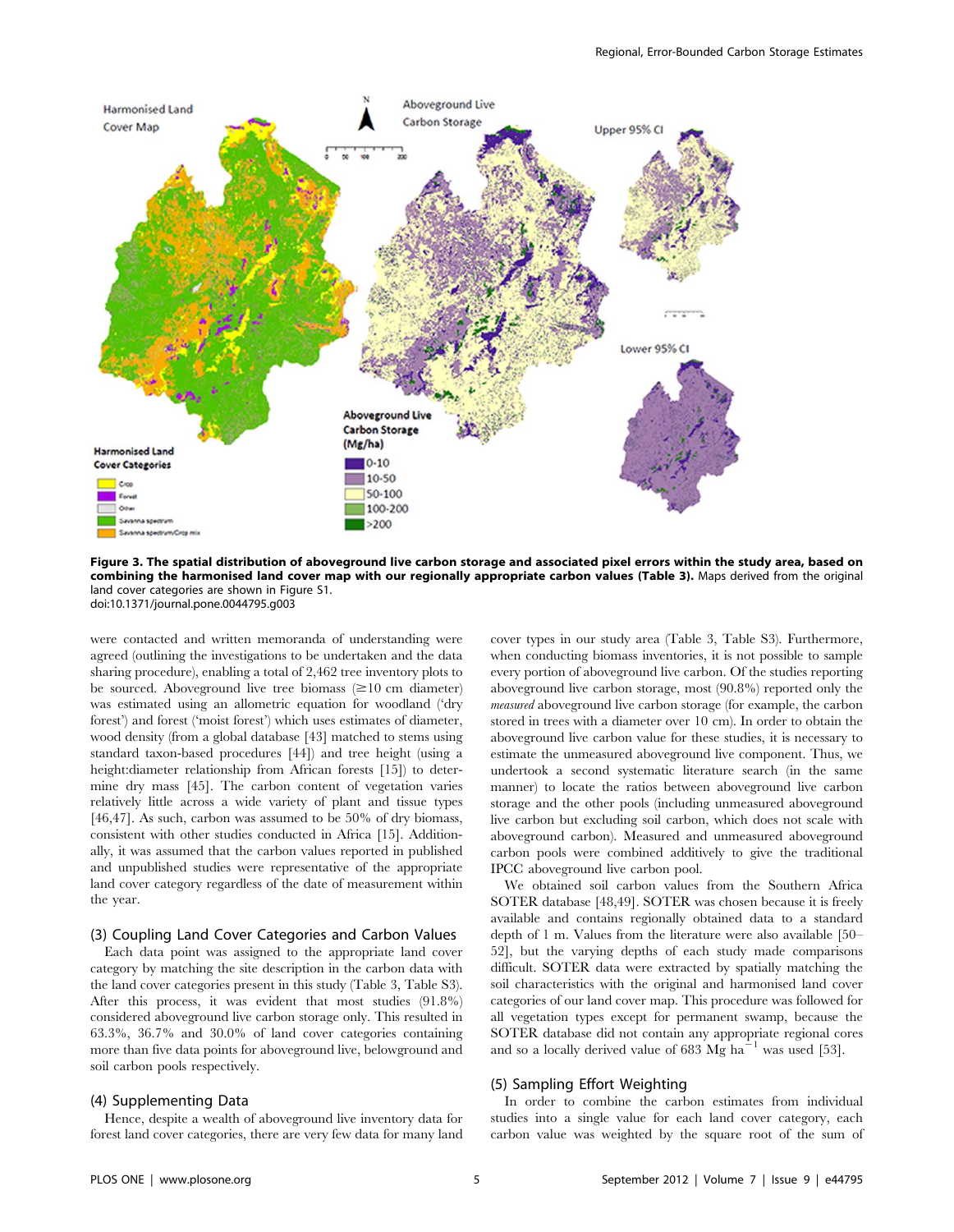| 123.3 (118.8-128.1; 127.9 (121.5-136.1; [48,59,95-98]<br>$116.2$ (112.6-120.2; 162.1 (144.4-190.5;<br>20.6%)<br>8.2%)<br>7.3%)<br>$10.9$ $(10.3 - 11.6; 8.6\%)$ $13.1$ $(12.3 - 13.9; 8.7\%)$ $54.2$ $(51.1 - 57.8; 8.7\%)$ $116.8$ $(113.7 - 119.9; 116.8)$<br>97.2 (92.5-102.3;<br>4.6%)<br>3.7%)<br>5.3%)<br>3.0 (2.0-4.7; 65.5%) 5.1 (3.5-7.9; 62.5%) 9.1 (6.4-13.8; 59.4%)<br>$0.1$ $(0.1 - 0.2; 83.0\%)$ $0.3$ $(0.2 - 0.5; 85.8\%)$ $0.9$ $(0.5 - 1.6; 86.2\%)$<br>$0.6$ $(0.6-1.6; 151.5\%)$ $0.8$ $(0.8-1.9; 148.9\%)$ $0.0$ $(0.0-0.0; 0.0\%)$<br>221.9 (209.1-236.5;<br>28.6 (19.8-43.9;<br>$8.7\%$ ; n = 1703)<br>$61.5\%$ ; n = 185)<br>86.3%; $n = 14$ )<br>$3.3(1.9 - 5.8)$<br>$2.0(2.0-4.9)$<br>26.02<br>0.19<br>6.69<br>0.96<br>Savanna spectrum<br>Forest<br><b>Other</b><br>Crop | Description | Area (M ha) | Aboveground live<br>$(Mg \ ha^{-1})$ | Litter (Mg ha <sup>-1</sup> ) debris (Mg ha <sup>-1</sup> ) (Mg ha <sup>-1</sup> )<br>Coarse woody | Belowground live | Soil (Mg ha <sup>-1</sup> ) | TOTAL (Mg ha <sup>-1</sup> ) References |                                                            |
|-----------------------------------------------------------------------------------------------------------------------------------------------------------------------------------------------------------------------------------------------------------------------------------------------------------------------------------------------------------------------------------------------------------------------------------------------------------------------------------------------------------------------------------------------------------------------------------------------------------------------------------------------------------------------------------------------------------------------------------------------------------------------------------------------------|-------------|-------------|--------------------------------------|----------------------------------------------------------------------------------------------------|------------------|-----------------------------|-----------------------------------------|------------------------------------------------------------|
|                                                                                                                                                                                                                                                                                                                                                                                                                                                                                                                                                                                                                                                                                                                                                                                                     |             |             |                                      |                                                                                                    |                  |                             |                                         | 416.9 (396.5-439.6; [15,48,52,66-81] & unpublished<br>data |
|                                                                                                                                                                                                                                                                                                                                                                                                                                                                                                                                                                                                                                                                                                                                                                                                     |             |             |                                      |                                                                                                    |                  |                             |                                         | [48,53,58,59,68,72,82-94] &<br>unpublished data            |
|                                                                                                                                                                                                                                                                                                                                                                                                                                                                                                                                                                                                                                                                                                                                                                                                     |             |             |                                      |                                                                                                    |                  |                             |                                         |                                                            |
| 1.0%<br>7.1%)<br>$148.9%; n = 6$                                                                                                                                                                                                                                                                                                                                                                                                                                                                                                                                                                                                                                                                                                                                                                    |             |             |                                      |                                                                                                    |                  |                             | 100.6 (95.9-110.7;                      | [48,59,85] & unpublished data                              |

Confidence limits, percent error and sample size (n) are shown in brackets. Confidence intervals were calculated via sampling with replacement (see text for details). Original land cover categories estimates are shown in T doi:10.1371/journal.pone.0044795.t003 doi:10.1371/journal.pone.0044795.t003

number of hectares surveyed, ensuring that larger, studies contribute more to a final best estimate carbon value. Studies were weighted by sampling effort because confidence in biomass estimation increases with the number of hectares surveyed [54,55]. If information on the study area was unavailable then we assumed the study had the same sample size as the median of those studies from the same land cover type. When fewer than five studies with sample sizes were available, the study size was assumed to be one hectare (this assumption was required for the mangrove, savanna, wetland and 'other vegetation' types).

# (6) Regional Weighting

Mean carbon storage for each land cover class was further weighted by the distances of individual carbon estimates from our study area. We first defined a hierarchy of four non-overlapping regions: our study area, outside our study area but within East Africa, elsewhere in Africa, and elsewhere in the world. Second, we took a square root weighting approach to the four regions. we took the square root of the weighting given to an area at the higher level in the hierarchy of regions, i.e. a carbon storage value from East Africa but from outside our study region was given the square root of the weighting of a study inside our study region. Then carbon storage value from outside East Africa, but inside Africa was given the square root of the weighting given to a value from inside East Africa, but outside our study region. Finally, a study from outside Africa was assigned the square root of the weighting of a study from Africa, but outside East Africa. The weightings are therefore 256:16:4:2 for plots within the four areas. Thus plots within our study area were weighted much higher than those studies from further afield, while not ignoring data from outside the region, which is helpful as some land cover classes have little or no regional data. For aboveground live carbon storage values, 24 of the 34 land cover categories had less than five sample values specific to our study area. This reduced to 16, 13 and 11 land cover types respectively as data from the other regions were added. Hence, using all data in this way allowed carbon values and 95% CI to be obtained for all land cover types. These regional and previously described study size weightings were combined multiplicatively.

## (7) Derive Carbon Estimates

Derivation of carbon estimates occurred in two stages: (1) the production of carbon estimates and associated confidence intervals for each land cover type, and (2) the application of these values to our land cover map to produce landscape scale estimates of carbon storage. Firstly, the carbon value inputs into each land cover were sampled with replacement 10,000 times to produce the median weighted carbon value and 95% confidence limits (using R 2.12.1 [56]). These were mapped at a one hectare resolution in ArcGIS v9.3.1 [57] (Figure 3, Figure S1). Secondly, estimates of total landscape carbon storage were made by allocating each pixel in the map a randomly selected value within the appropriate pixel 95% CI. This process was performed 10,000 times and the median landscape carbon storage value and 95% CI were obtained.

# Results

Estimate carbon values from our methodology are given in Table 3 and Table S3. Using our approach, sub-montane forest is calculated to contain the most aboveground live carbon per unit area (283 [252-329]  $Mg$  ha<sup>-1</sup>), followed by montane forest (228  $[190-286]$  Mg ha<sup>-1</sup>), lowland forest (207 [195-220] Mg ha<sup>-1</sup>), upper montane forest (202 [73-332]  $\rm{Mg~ha}^{-1}$ ) and forest mosaic  $(187 [174–201]$  Mg ha<sup> $-1$ </sup>) (Table S3). This pattern was consistent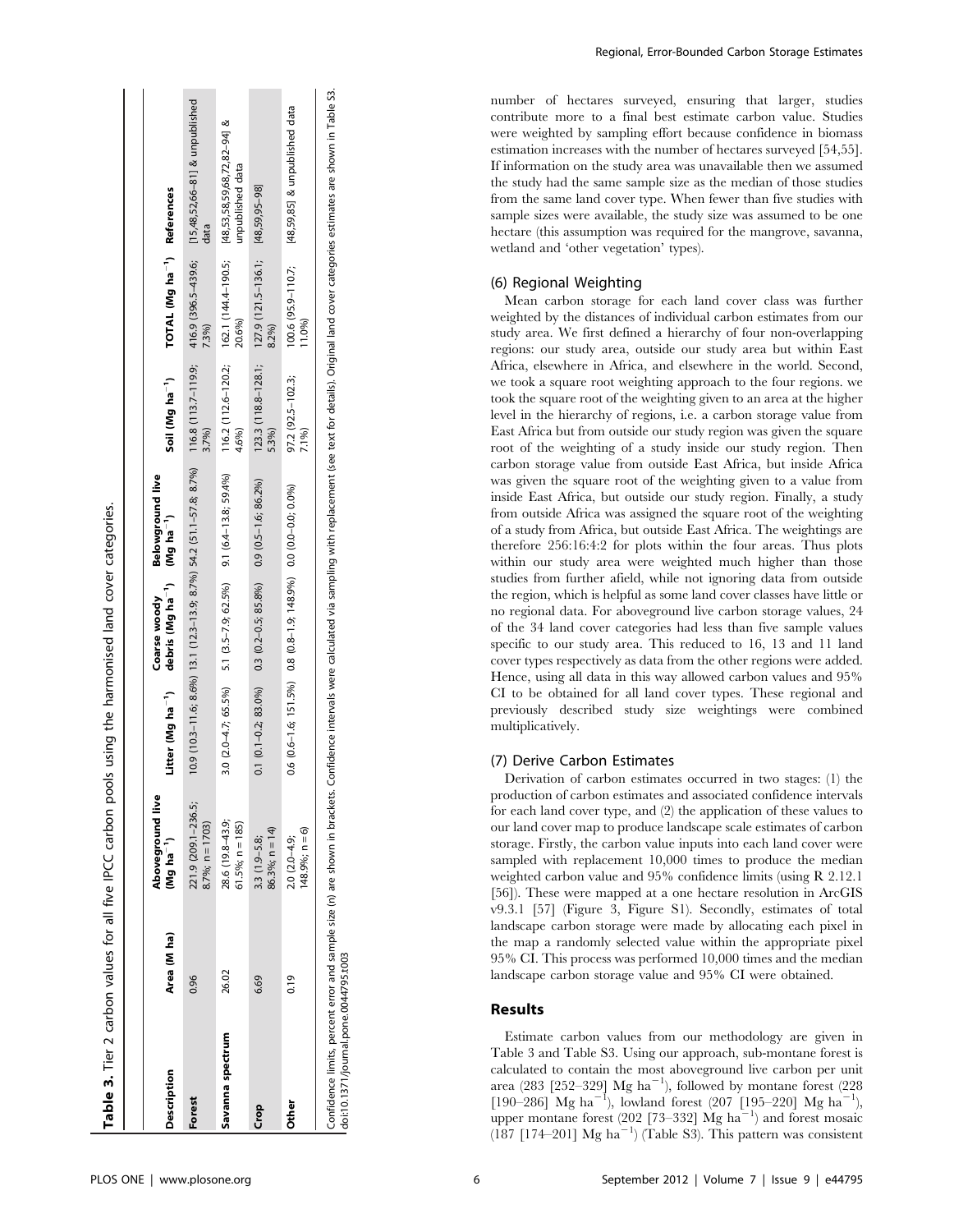when all carbon pools were combined, except that permanent swamp became the most carbon-dense land cover due to its large pool of soil carbon.

For forest, the aboveground live carbon pool was the largest, representing 53% of the total carbon stored in this ecosystem. Soil and belowground carbon pools were also substantial in forest ecosystems, containing 28% and 13% of total carbon stored respectively (Table 3). In savanna ecosystems, the soil carbon pool was most substantial, representing 72% of the total carbon stored. Crop and 'other vegetation' ecosystems store over 96% of their total carbon within the soil (Table 3).

For the 30 original land cover categories, the aboveground live carbon pool had a mean percentage error of  $44\pm15$ %. However, when harmonised categories were used, this rose to  $63\pm9\%$  as a result of the smaller number of broader categories. Some land cover categories have high levels of uncertainty for total carbon values (most notably mangroves  $[\pm 103\%]$ , sugar cane  $[\pm 70\%]$ and upper montane forest  $[\pm 68\%]$ , and some showed lower uncertainty (permanent swamp  $[\pm 7\%]$ , bushland with scattered cropland  $[\pm 9\%]$  and lowland forest  $[\pm 10\%]$ ) (Table 3, Figure S2, Table S3).

Assigning the carbon values to the land cover map indicates that 1.58 (1.56–1.60) Pg C was stored in the above ground live vegetation in the year 2000 in the study region using the original land cover categories (Figure 3; Table 2) and 1.64 (1.52–1.76) Pg C for the harmonised land cover categories. Woodland and bushland contributed most to the total stored aboveground live carbon in the study region. Specifically, open woodland stored the most aboveground live carbon (0.54 [0.45–0.65] Pg C over 9.6 million ha); followed by bushland  $(0.32 \; [0.16-0.55]$  Pg C over  $5.0$ million ha) and closed woodland (0.23 [0.15–0.28] Pg C over 1.8 million ha). However, when all carbon pools are considered the total carbon storage across the Eastern Arc drainage basin is 6.33 (5.92–6.74) Pg C using original land cover categories and 6.38 (6.33–6.43) Pg C for the harmonised land cover categories (Table 2). Considering the 30 original land cover classes, and all five carbon pools combined, the land cover were still dominated by open woodland (1.89 [1.67–2.12] Pg C) and bushland (1.07  $[0.75-1.52]$  Pg C); now followed by grassland  $(0.79)$   $[0.54-0.84]$  Pg C over 5.2 million ha).

## **Discussion**

Climate change mitigation schemes such as REDD+ need reliable, low-cost and repeatable estimates of carbon storage, ideally based on existing data. Our results suggest that the easiest and most commonly used approach of using global carbon storage values (Tier 1) can potentially result in large errors (generally, underestimation of carbon stocks by 26–78% in our study area). This poor performance is aggravated by the fact that uncertainty is seldom quantified for such values. The method we presented is cost and time efficient, while compliant with Tier 2 standards. Using it we estimate theaboveground live carbon storage for the study area in the year  $2000$  is  $1.58$   $(1.56-1.60)$  Pg C for the original land cover categories, considerably greater than most previous estimates which have a mean of 0.85 Pg C (Table 2) [23,26]. Our study is in close agreement with the previous result of Ruesch and Gibbs (2008) [11]. The recent Baccini et al (2012) carbon map is the only study to give a higher estimate than ours (Table 2) [25]. It is perhaps unsurprising that our estimates are close to those of Baccini et al. (2012), given that Tanzania was one of the multiple locations used to develop their regression models [25].

Here, we focussed on producing regionally appropriate carbon values for land cover types within our study area, whilst the studies we have compared our results to have attempted to map carbon over much larger scales. Thus, our estimates are regionally appropriate and error-bounded, fulfilling Tier 2 approach criteria (Table 1). Hence, the possible underestimation of some previous estimates in comparison to this study may indicate that eastern Tanzania has higher carbon storage than generally thought. However, when carbon values for land cover categories in this study are compared to similar land cover types elsewhere, the values appear to be in broad agreement (Table 3, Table S3) [11,58,59]. The carbon values used by both Hurtt et al. (2006) and Baccini et al. (2008) are substantially lower for comparable land cover categories than those in this study and Ruesch and Gibbs (2008) [11,23,26], suggesting that the two former approximations of carbon storage may be systematically underestimated [24]. Given the policy relevance of the carbon content of tropical vegetation, notably via REDD+, the possibility of such methodological errors should be an area of urgent further investigation. Further differences arise due to the higher resolution of this study (allowing for the identification of smaller fragments of forest, for example) which may have led to the substantial differences in the estimates of carbon storage within the highly heterogeneous landscape of our study area (Table 2). It should be noted that, whilst our study contains data from both pristine and disturbed habitats, there is a bias towards undisturbed habitats. Although the landscape is known to include significant habitat degradation, preliminary investigations to produce a 'Tier 3' regression model (i.e. explicitly accounting for disturbance and climatic variation) the same data give landscape carbon storage estimates higher than most previous studies. For example, if the lower 95 CI limit for each land cover category was used, indicating that every location showed disturbance, we would estimate the study area contained 1.06 Pg and 1.20 Pg of aboveground live carbon, using original and harmonised land cover categories respectively. These values are still substantially greater than those from most previous studies (Table 2). It is important that further work investigates the role of disturbance, edaphic and climatic variations as all three are known to affect carbon storage within our study area [30,60]. This will be particularly important in estimating future carbon storage as east Africa is predicted to become both warmer and wetter, potentially increasing the landscape carbon storage [61]. However, this effect may be negated by the rising human population and associated demand on natural resources [62], which could lead to increased degradation and land cover change from high carbon systems to those with less carbon (for example, from savanna to agriculture [Table 3]).

Previous studies have only focussed on aboveground live and belowground live carbon pools [11,23,26,28] and by selecting the relevant carbon pools we were able to make direct comparisons. Our study is unique in providing estimates for all five IPCC carbon pools for eastern Tanzania. Our results show that soil carbon makes up almost 60% of the total carbon stored, over double that represented by aboveground live carbon, and so emphasise the importance of investigating all five IPCC carbon pools.

Typically, land cover types of lower carbon density are less well studied. For instance, research within Tanzania has typically focussed on forests, which hold the most aboveground live biomass per unit area but, when all carbon pools are considered, permanent swamp - a poorly known land cover type - holds the most carbon per hectare. Furthermore, within our study region, other land cover categories span a greater area than forest. The systems storing the greatest amount of carbon, within our study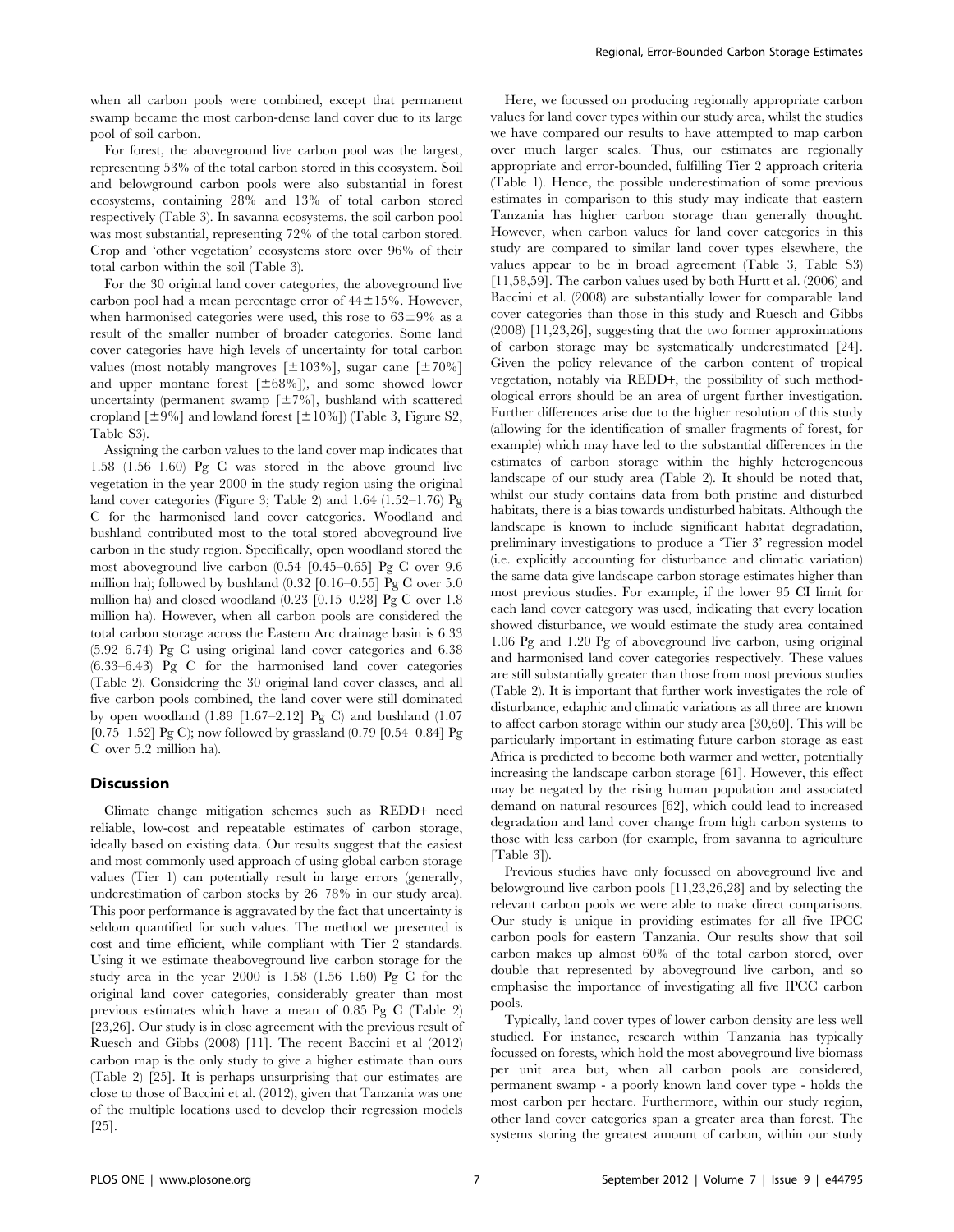region, are neither those land cover types that have the largest carbon store per unit area, nor the most extensive, but are those that are reasonably extensive with relatively high carbon storage per unit area. This result indicates that, on a landscape scale, carbon stored in woodland is extremely important. This ecosystem is currently highly utilised by the local population, resulting in rapid degradation [63,64].

Overall, while there is high uncertainty in 1 ha pixel-size estimates, there are narrow confidence intervals around our landscape estimates. This is typical of studies where estimates of error are provided (see Saatchi et al. 2011 for an example [28]) and is a result of both the large study area and the small pixel size. When averaged across a large number of pixels, pixel error is mostly negated as underestimates in one part of the landscape are counterbalanced by overestimates in other parts. These estimates, however, may give a false sense of confidence if sources of error were directional, for example if sampling was biased towards undisturbed habitats. Thus, our weighting system has potential to introduce some bias, particularly the regional weightings which are somewhat arbitrary as (1) our four regions are not unambiguously clearly defined units, and (2) our square-root of approximate distance weightings are a first-order estimate. However, both on a pixel and a landscape level, unweighted results do not alter our overall conclusions (Table S4).

Several land cover categories show a disproportionally high level of error, indicative of both high natural carbon storage heterogeneity and low levels of sampling (Table 3, Table S3). Indeed, some land cover types within our study are relatively datapoor. However, the dominant land cover types within our study site are better sampled and show smaller errors, thus our conclusions are likely robust to both natural heterogeneity and data scarcity in some land cover types (Table 3, Table S3, Figure S2). The high natural variation observed in some well-sampled land cover categories illustrate that look-up table methods (Tiers 1 and 2) are oversimplified and hence disturbance and climate effects on carbon storage should be taken into account where data allow [16]. Litter, coarse woody debris, and below ground carbon pools all show similar levels of error to above ground live carbon because they are all derived from the latter pool using published ratios. Within this study, soil carbon appears to have a low uncertainty, despite being known to be extremely heterogeneous [13,65], because of limited data availability. . Only 54 soil cores were used to produce the SOTER map for Tanzania [48,49], an average of less than two per land cover category. Hence, much like litter, coarse woody debris, and below ground carbon, soil carbon in Tanzania (as elsewhere) requires much further research to improve future carbon estimates.

### Conclusions

We have presented a method of producing error-bounded, carbon values that conforms to IPCC Tier 2 reporting requirements. By coupling land cover classifications with systematic data searches it is possible to produce more regionally appropriate values despite the conditions of sparse local data that exist for most of the tropics. This method yields estimates for all five IPCC carbon pools, at low cost, and in manner which can be continually updated and improved, incorporating new studies and inventory data as and when they become available. Such regional carbon

### References

storage estimates have the potential to affect regional conservation and research priorities. Displaying uncertainties associated with these values transparently enables identification of critical areas of future research. Additionally, by more explicitly acknowledging natural variation and data scarcity, the method helps ensure that the uncertainties and limitations are conveyed to policy makers.

## Supporting Information

Figure S1 The spatial distribution of above ground live carbon storage and associated pixel errors within the study area, based on combining the original land cover map with our regionally appropriate carbon values (Table 3). (TIF)

Figure S2 The spatial distribution of the size of the cell 95% CI (expressed as a percentage) for the aboveground live carbon pool, using both original land cover categories. (TIF)

Table S1 Original and harmonised land cover categories. (DOCX)

Table S2 Ratios used in the derivation of understudied aboveground carbon pools. (DOCX)

Table S3 The carbon values, confidence limits and percent error for all five IPCC carbon pools using the original land cover categories. M - Median carbon storage (Mg  $ha^{-1}$ ); ICI - Lower  $95\%$  confidence interval of carbon storage (Mg ha<sup>-1</sup>); uCI -Upper 95% confidence interval of carbon storage (Mg  $ha^{-1}$ ); % -Percent error  $(\%); n -$  Sample size). (DOCX)

Table S4 The carbon values and confidence limits for the aboveground live carbon pool using the original and harmonised land cover categories without any form of weighting. These values are not significantly different from the weighted values shown in Table 3 and Table S3 when a paired t-test is performed (pvalue $<$ 0.693). The range of landscape values derived from these (1.22 [0.91–1.61] Pg C and 1.70 [1.46–1.98] Pg C for original and harmonised land cover categories respectively) overlap those derived from the weighted values and are also significantly higher than previous estimates (Table 2). (Area (million ha); M - Median carbon storage (Mg  $ha^{-1}$ ); ICI - Lower 95% confidence interval of carbon storage  $(Mg \text{ ha}^{-1})$ ; uCI - Upper 95% confidence interval of carbon storage  $(Mg \text{ ha}^{-1})$ ; n – Sample size). (DOCX)

References S1 Citations for the data included in Tables S2, S3, S4.

(DOCX)

## Author Contributions

Conceived and designed the experiments: SW OLP PJP AB NDB JL AA JB RDS SLL ARM. Performed the experiments: SW PJP JCL AA ND KD EF JG ARM PKTM NO EJT-J. Analyzed the data: SW PJP SLL OLP. Contributed reagents/materials/analysis tools: NDB KLH ARM BM PKTM. Wrote the paper: SW OLP PJP AB NDB JCL AA JB JG JH RM ARM NO RDS EJT-J SLL.

<sup>1.</sup> Achard F, Eva HD, Mayaux P, Stibig H-J, Belward A (2004) Improved estimates of net carbon emissions from land cover change in the tropics for the 1990s. Global Biogeochemical Cycles 18.

<sup>2.</sup> IPCC (2007) Climate Change 2007: The Physical Science Basis. Available at http://www.ipcc.ch/pdf/assessment-report/ar4/wg1/ar4-wg1-spm.pdf [Accessed 05/01/12].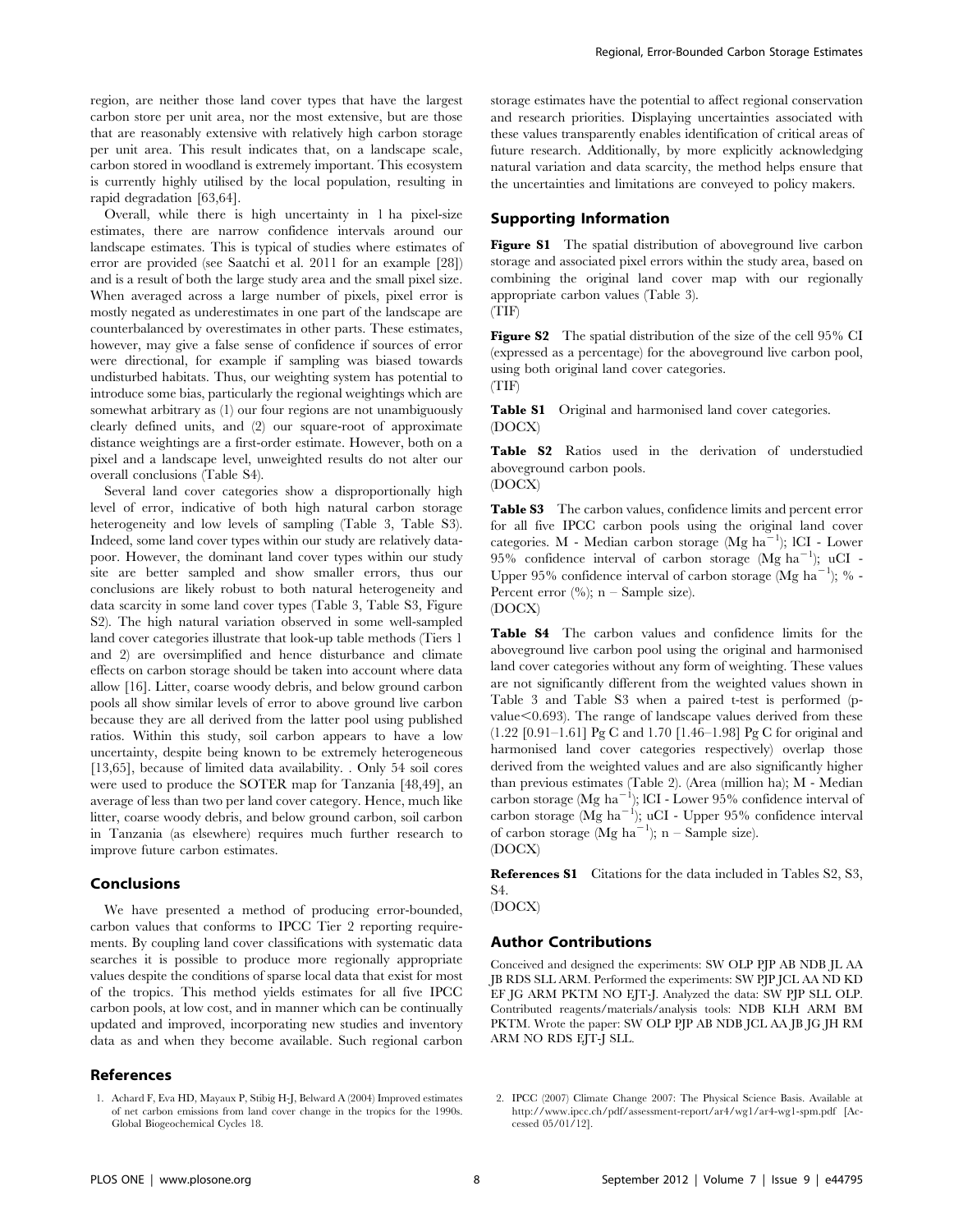- 3. Gullison RE, Frumhoff PC, Canadell JG, Field CB, Nepstad DC, et al. (2007) Tropical Forests and Climate Policy. Science 316: 985–986.
- 4. van der Werf GR, Morton DC, DeFries RS, Olivier JGJ, Kasibhatla PS, et al. (2009) CO2 emissions from forest loss. Nature Geoscience 2: 737–738.
- 5. Pan Y, Birdsey RA, Fang J, Houghton R, Kauppi PE, et al. (2011) A Large and Persistent Carbon Sink in the World's Forests. Science 333: 988–993.
- 6. Harris NL, Brown S, Hagen SC, Saatchi SS, Petrova S, et al. (2012) Baseline Map of Carbon Emissions from Deforestation in Tropical Regions. Science 336: 1573–1576.
- 7. Burgess ND, Bahane B, Clairs T, Danielsen F, Dalsgaard S, et al. (2010) Getting ready for REDD+ in Tanzania: a case study of progress and challenges. Oryx 44: 339–351.
- 8. IPCC (2006) IPCC Guidelines for National Greenhouse Gas Inventories. Volume 4: Agriculture, Forestry and Other Land Use.
- 9. Penman J, Gytarsky M, Hiraishi T, Krug T, Kruger D, et al (2003) Definitions and Methodological Options to Inventory Emissions from Direct Human-Induced Degradation of Forests and Devegetation of Other Vegetation Types. Kanagawa, Japan.
- 10. Penman J, Gytarsky M, Hiraishi T, Krug T, Kruger D, et al (2003) Good Practice Guidance for Land Use, Land-Use Change and Forestry. Kanagawa, Japan.
- 11. Ruesch A, Gibbs HK (2008) New IPCC Tier1 Global Biomass Carbon Map For the Year 2000. Available online from the Carbon Dioxide Information Analysis Center [http://cdiacornlgov/ - accessed 15/01/12], Oak Ridge National Laboratory, Oak Ridge, Tennessee.
- 12. IPCC (2006) Guidelines for National Greenhouse Gas Inventories. National Greenhouse Gas Inventories Programme.
- 13. Sierra CA, del Valle JI, Orrego SA, Moreno FH, Harmon ME, et al. (2007) Total carbon stocks in a tropical forest landscape of the Porce region, Colombia. Forest Ecology and Management 243: 299–309.
- 14. Phillips OL, Lewis SL, Baker TR, Chao K-J, Higuchi N (2008) The changing Amazon forest. Philosophical Transactions of the Royal Society B: Biological Sciences 363: 1819–1827.
- 15. Lewis SL, Lopez-Gonzalez G, Sonke B, Affum-Baffoe K, Baker TR, et al. (2009) Increasing carbon storage in intact African tropical forests. Nature 457: 1003– 1006.
- 16. Gibbs HK, Brown S, Niles JO, Foley JA (2007) Monitoring and estimating tropical forest carbon stocks: making REDD a reality. Environmental Research Letters 2.
- 17. Phillips OL, Aragão LEOC, Lewis SL, Fisher JB, Lloyd J, et al. (2009) Drought sensitivity of the Amazon rainforest. Science 323: 1344–1347.
- 18. Guo LB, Gifford RM (2002) Soil carbon stocks and land use change: a meta analysis. Global Change Biology 8: 345–360.
- 19. DeFries RS, Rudel T, Uriarte M, Hansen M (2010) Deforestation driven by urban population growth and agricultural trade in the twenty-first century. Nature Geoscience 3: 178–181.
- 20. García-Oliva F, Masera OR (2004) Assessment and Measurement Issues Related to Soil Carbon Sequestration in Land-Use, Land-Use Change, and Forestry (LULUCF) Projects under the Kyoto Protocol. Climatic Change 65: 347–364.
- 21. Ramankutty N, Gibbs HK, Achard F, Defries R, Foley JA, et al. (2007) Challenges to estimating carbon emissions from tropical deforestation. Global Change Biology 13: 51–66.
- 22. Mokany K, Raison RJ, Prokushkin AS (2006) Critical analysis of root:shoot ratios in terrestrial biomes. Global Change Biology 12: 84–96.
- 23. Baccini A, Laporte N, Goetz SJ, Sun M, Dong H (2008) A first map of tropical Africa's above-ground biomass derived from satellite imagery. Environmental Research Letters 3: 045011.
- 24. Mitchard ETA, Saatchi SS, Lewis SL, Feldpausch TR, Gerard FF, et al. (2011) Comment on 'A first map of tropical Africa's above-ground biomass derived from satellite imagery'. Environmental Research Letters 6: 049001.
- 25. Baccini A, Goetz SJ, Walker WS, Laporte NT, Sun M, et al. (2012) Estimated carbon dioxide emissions from tropical deforestation improved by carbondensity maps. Nature Clim Change 2: 182–185.
- 26. Hurtt GC, Frolking S, Fearon MG, Moore B, Shevliakova E, et al. (2006) The underpinnings of land-use history: three centuries of global gridded land-use transitions, wood-harvest activity, and resulting secondary lands. Global Change Biology 12: 1208–1229.
- 27. GLC (2003) Global Land Cover 2000 database. European Commission, Joint Research Centre. http://bioval.jrc.ec.europa.eu/products/glc2000/glc2000. php [Accessed 17/2/2010].
- 28. Saatchi SS, Harris NL, Brown S, Lefsky M, Mitchard ETA, et al. (2011) Benchmark map of forest carbon stocks in tropical regions across three continents. Proceedings of the National Academy of Sciences 108: 9899–9904.
- 29. Swetnam RD, Fisher B, Mbilinyi BP, Munishi PKT, Willcock S, et al. (2011) Mapping socio-economic scenarios of land cover change: A GIS method to enable ecosystem service modelling. Journal of Environmental Management 92: 563–574.
- 30. Platts PJ, Burgess ND, Gereau RE, Lovett JC, Marshall AR, et al. (2011) Delimiting tropical mountain ecoregions for conservation. Environmental Conservation 38: 312–324.
- 31. Myers N, Mittermeier RA, Mittermeier CG, da Fonseca GAB, Kent J (2000) Biodiversity hotspots for conservation priorities. Nature 403: 853–858.
- 32. Lovett JC (1990) Classification and status of the moist forests of Tanzania. Mitteilungen aus dem Institut für Allgemeine Botanik Hamburg 23a: 287–300.
- 33. Burgess ND, Butynski TM, Cordeiro NJ, Doggart NH, Fjeldsa J, et al. (2007) The biological importance of the Eastern Arc Mountains of Tanzania and Kenya. Biological Conservation 134: 209–231.
- 34. Platts PJ, Gereau RE, Burgess ND, Marchant R (in press) Spatial heterogeneity of climate change in an Afromontane centre of endemism. Ecography.
- 35. Economic Research Bureau (2006) A Study to Establishing Mechanism for Payments for Water Environmental Services for the Rufiji River Basin in Tanzania. Dar es Salaam: University of Dar es Salaam.
- 36. FORCONSULT (2005) Forest Condition Assessment in the Eastern Arc Mountain forests of Tanzania. A consultancy report submitted to the Forestry and Beekeeping Division and UNDP/GEF (Tanzania) by FORCONSULT (SUA).
- 37. Pfliegner K, Burgess N (2005) What are the Eastern Arc Mountains worth to Tanzania? The Arc Journal 19: 11–12.
- 38. Marshall NT (1998) Searching for a cure: conservation of medicinal wildlife resources in east and southern Africa. TRAFFIC International.
- 39. HTSL (1997) National Reconnaissance Level Land Use and Natural Resources Mapping Project. Final Report to the Ministry of Natural Resources and Tourism, Tanzania. Hunting Technical Services Limited.
- 40. Smidansky E, Martin J, Hannah C, Fischer A, Giroux M (2003) Seed yield and plant biomass increases in rice are conferred by deregulation of endosperm ADP-glucose pyrophosphorylase. Planta 216: 656–664.
- 41. Cadavid LF, El-Sharkawy MA, Acosta A, Sánchez T (1998) Long-term effects of mulch, fertilization and tillage on cassava grown in sandy soils in northern Colombia. Field Crops Research 57: 45–56.
- 42. Mshandete AM, Björnsson L, Kivaisi AK, Rubindamayugi MST, Mattiasson B (2008) Performance of biofilm carriers in anaerobic digestion of sisal leaf waste leachate. Electronic Journal of Biotechnology 11: 93–100.
- 43. Zanne AE, Lopez-Gonzalez G, Coomes DA, Ilic J, Jansen S, et al. (2009) Global wood density database. Dryad. Identifier http://hdl.handle.net/10255/dryad. 235 [Accessed 17/3/2010].
- 44. Baker TR, Phillips OL, Malhi Y, Almeida S, Arroyo L, et al. (2004) Variation in wood density determines spatial patterns in Amazonian forest biomass. Global Change Biology 10: 545–562.
- 45. Chave J, Andalo C, Brown S, Cairns MA, Chambers JQ, et al. (2005) Tree allometry and improved estimation of carbon stocks and balance in tropical forests. Oecologia 145: 87–99.
- 46. Schlesinger WH (1991) Biogeochemistry: An Analysis of Global Change. New York, USA: Academic Press.
- 47. Martin AR, Thomas SC (2011) A Reassessment of Carbon Content in Tropical Trees. PLoS ONE 6: e23533.
- 48. Batjes NH (2004) SOTER-based soil parameter estimates for Southern Africa. Wageningen: ISRIC - World Soil Information. 27 p.
- 49. ISRIC (2010) SOTER and WISE-based soil property estimates for Southern Available at http://www.isric.org/UK/About+ISRIC/Projects/ Track+Record/SOTWISsaf.htm [Accessed 17/2/2010].
- 50. Hartemink AE (1997) Input and output of major nutrients under monocropping sisal in Tanzania. Land Degradation & Development 8: 305–310.
- 51. Rossi J, Govaerts A, De Vos B, Verbist B, Vervoort A, et al. (2009) Spatial structures of soil organic carbon in tropical forests-A case study of Southeastern Tanzania. Catena 77: 19–27.
- 52. Glenday J (2006) Carbon storage and emissions offset potential in an East African tropical rainforest. Forest Ecology and Management 235: 72–83.
- 53. Jones MB, Muthuri FM (1997) Standing Biomass and Carbon Distribution in a Papyrus (Cyperus papyrus L.) Swamp on Lake Naivasha Kenya. Journal of Tropical Ecology 13: 347–356.
- 54. Houghton RA, Lawrence KT, Hackler JL, Brown S (2001) The spatial distribution of forest biomass in the Brazilian Amazon: a comparison of estimates. Global Change Biology 7: 731–746.
- 55. Clark DB, Clark DA (2000) Landscape-scale variation in forest structure and biomass in a tropical rain forest. Forest Ecology and Management 137: 185–198.
- 56. R Development Core Team (2010) R: A Language and Environment for Statistical Computing. R Foundation for Statistical Computing. Vienna, Austria: R Foundation for Statistical Computing.
- 57. ESRI (1999–2009) ArcMap 9.3.1.
- Lal R (2005) Forest soils and carbon sequestration. Forest Ecology and Management 220: 242–258.
- 59. Prentice IC (2001) The Carbon Cycle and Atmospheric Carbon Dioxide. Climate Change 2001: The Scientific Basis Cambridge, UK: IPCC, Cambridge University Press.
- 60. Ahrends A, Burgess ND, Milledge SAH, Bulling MT, Fisher B, et al. (2010) Predictable waves of sequential forest degradation and biodiversity loss spreading from an African city. Proceedings of the National Academy of Sciences 107: 14556–14561.
- 61. Doherty RM, Sitch S, Smith B, Lewis SL, Thornton PK (2009) Implications of future climate and atmospheric CO2 content for regional biogeochemistry, biogeography and ecosystem services across East Africa. Global Change Biology 16: 617–640.
- 62. NBS (2006) Tanzania Census 2002 Analytical Report Volume X. In: National Bureau of Statistics, Ministry of Planning, Economy and Empowerment, editor. Dar es Salaam. pp. 193.
- 63. Shirima DD, Munishi PKT, Lewis SL, Burgess ND, Marshall AR, et al. (2011) Carbon storage, structure and composition of miombo woodlands in Tanzania's Eastern Arc Mountains. African Journal of Ecology 49: 332–342.